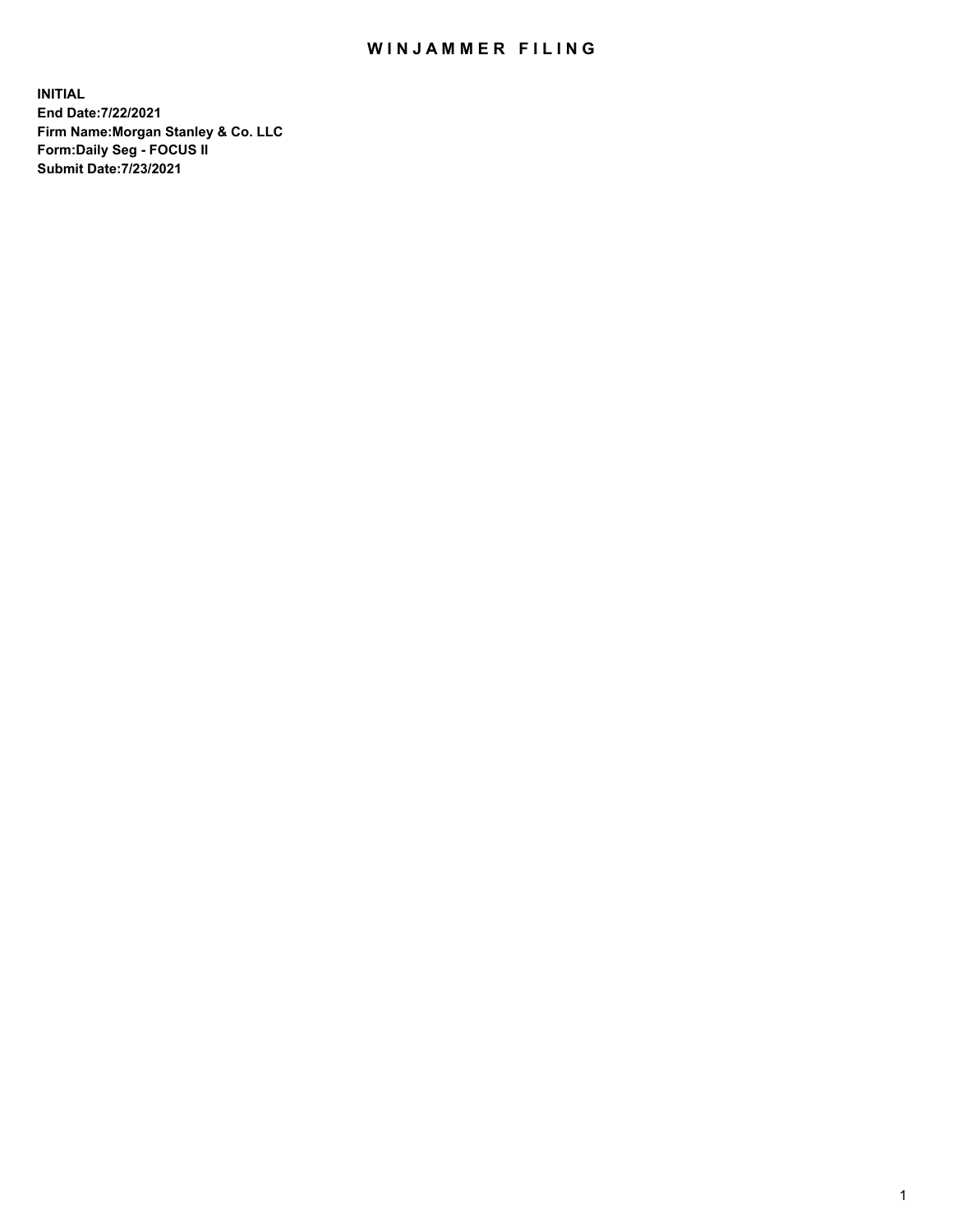**INITIAL End Date:7/22/2021 Firm Name:Morgan Stanley & Co. LLC Form:Daily Seg - FOCUS II Submit Date:7/23/2021 Daily Segregation - Cover Page**

| Name of Company                                                                                                                                                                                                                                                                                                                | Morgan Stanley & Co. LLC                                    |
|--------------------------------------------------------------------------------------------------------------------------------------------------------------------------------------------------------------------------------------------------------------------------------------------------------------------------------|-------------------------------------------------------------|
| <b>Contact Name</b>                                                                                                                                                                                                                                                                                                            | <b>Ikram Shah</b>                                           |
| <b>Contact Phone Number</b>                                                                                                                                                                                                                                                                                                    | 212-276-0963                                                |
| <b>Contact Email Address</b>                                                                                                                                                                                                                                                                                                   | lkram.shah@morganstanley.com                                |
| FCM's Customer Segregated Funds Residual Interest Target (choose one):<br>a. Minimum dollar amount: ; or<br>b. Minimum percentage of customer segregated funds required:% ; or<br>c. Dollar amount range between: and; or<br>d. Percentage range of customer segregated funds required between:% and%.                         | 235,000,000<br><u>0</u><br>0 <sup>0</sup><br>00             |
| FCM's Customer Secured Amount Funds Residual Interest Target (choose one):<br>a. Minimum dollar amount: : or<br>b. Minimum percentage of customer secured funds required:%; or<br>c. Dollar amount range between: and; or<br>d. Percentage range of customer secured funds required between: % and %.                          | 140,000,000<br><u>0</u><br>0 <sub>0</sub><br>0 <sub>0</sub> |
| FCM's Cleared Swaps Customer Collateral Residual Interest Target (choose one):<br>a. Minimum dollar amount: ; or<br>b. Minimum percentage of cleared swaps customer collateral required:% ; or<br>c. Dollar amount range between: and; or<br>d. Percentage range of cleared swaps customer collateral required between:% and%. | 92,000,000<br><u>0</u><br><u>00</u><br>00                   |

Attach supporting documents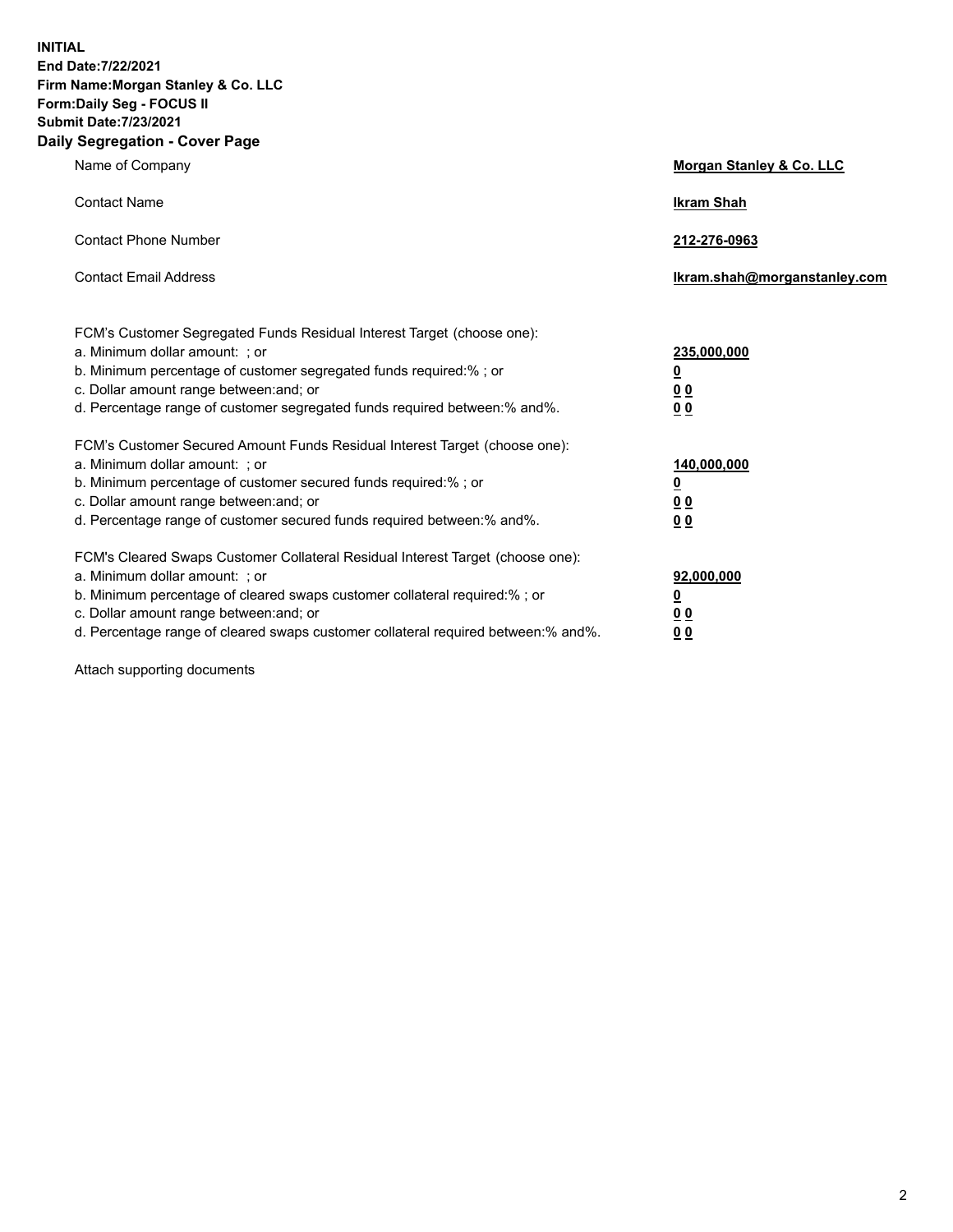## **INITIAL End Date:7/22/2021 Firm Name:Morgan Stanley & Co. LLC Form:Daily Seg - FOCUS II Submit Date:7/23/2021**

## **Daily Segregation - Secured Amounts**

Foreign Futures and Foreign Options Secured Amounts Amount required to be set aside pursuant to law, rule or regulation of a foreign government or a rule of a self-regulatory organization authorized thereunder 1. Net ledger balance - Foreign Futures and Foreign Option Trading - All Customers A. Cash **4,634,297,366** [7315] B. Securities (at market) **2,225,704,883** [7317] 2. Net unrealized profit (loss) in open futures contracts traded on a foreign board of trade **813,806,356** [7325] 3. Exchange traded options a. Market value of open option contracts purchased on a foreign board of trade **29,641,868** [7335] b. Market value of open contracts granted (sold) on a foreign board of trade **-18,334,072** [7337] 4. Net equity (deficit) (add lines 1. 2. and 3.) **7,685,116,401** [7345] 5. Account liquidating to a deficit and account with a debit balances - gross amount **46,773,871** [7351] Less: amount offset by customer owned securities **-43,286,692** [7352] **3,487,179** 6. Amount required to be set aside as the secured amount - Net Liquidating Equity Method (add lines 4 and 5) 7. Greater of amount required to be set aside pursuant to foreign jurisdiction (above) or line 6. FUNDS DEPOSITED IN SEPARATE REGULATION 30.7 ACCOUNTS 1. Cash in banks A. Banks located in the United States **242,729,660** [7500] B. Other banks qualified under Regulation 30.7 **262,077,449** [7520] **504,807,109** 2. Securities A. In safekeeping with banks located in the United States **787,951,514** [7540] B. In safekeeping with other banks qualified under Regulation 30.7 **43,296,189** [7560] **831,247,703** 3. Equities with registered futures commission merchants A. Cash **14,205,844** [7580] B. Securities **0** [7590] C. Unrealized gain (loss) on open futures contracts **-57,475** [7600] D. Value of long option contracts **0** [7610] E. Value of short option contracts **0** [7615] **14,148,369** [7620] 4. Amounts held by clearing organizations of foreign boards of trade A. Cash **0** [7640] B. Securities **0** [7650] C. Amount due to (from) clearing organization - daily variation **0** [7660] D. Value of long option contracts **0** [7670] E. Value of short option contracts **0** [7675] **0** [7680] 5. Amounts held by members of foreign boards of trade A. Cash **4,334,524,757** [7700] B. Securities **1,394,457,180** [7710] C. Unrealized gain (loss) on open futures contracts **813,863,831** [7720] D. Value of long option contracts **29,641,868** [7730]

- 
- 6. Amounts with other depositories designated by a foreign board of trade **0** [7760]
- 7. Segregated funds on hand **0** [7765]
- 8. Total funds in separate section 30.7 accounts **7,904,356,745** [7770]
- 9. Excess (deficiency) Set Aside for Secured Amount (subtract line 7 Secured Statement Page 1 from Line 8)
- 10. Management Target Amount for Excess funds in separate section 30.7 accounts **140,000,000** [7780]
- 11. Excess (deficiency) funds in separate 30.7 accounts over (under) Management Target **75,753,165** [7785]

**0** [7305]

[7354] **7,688,603,580** [7355]

**7,688,603,580** [7360]

[7530]

[7570]

 E. Value of short option contracts **-18,334,072** [7735] **6,554,153,564** [7740] **215,753,165** [7380]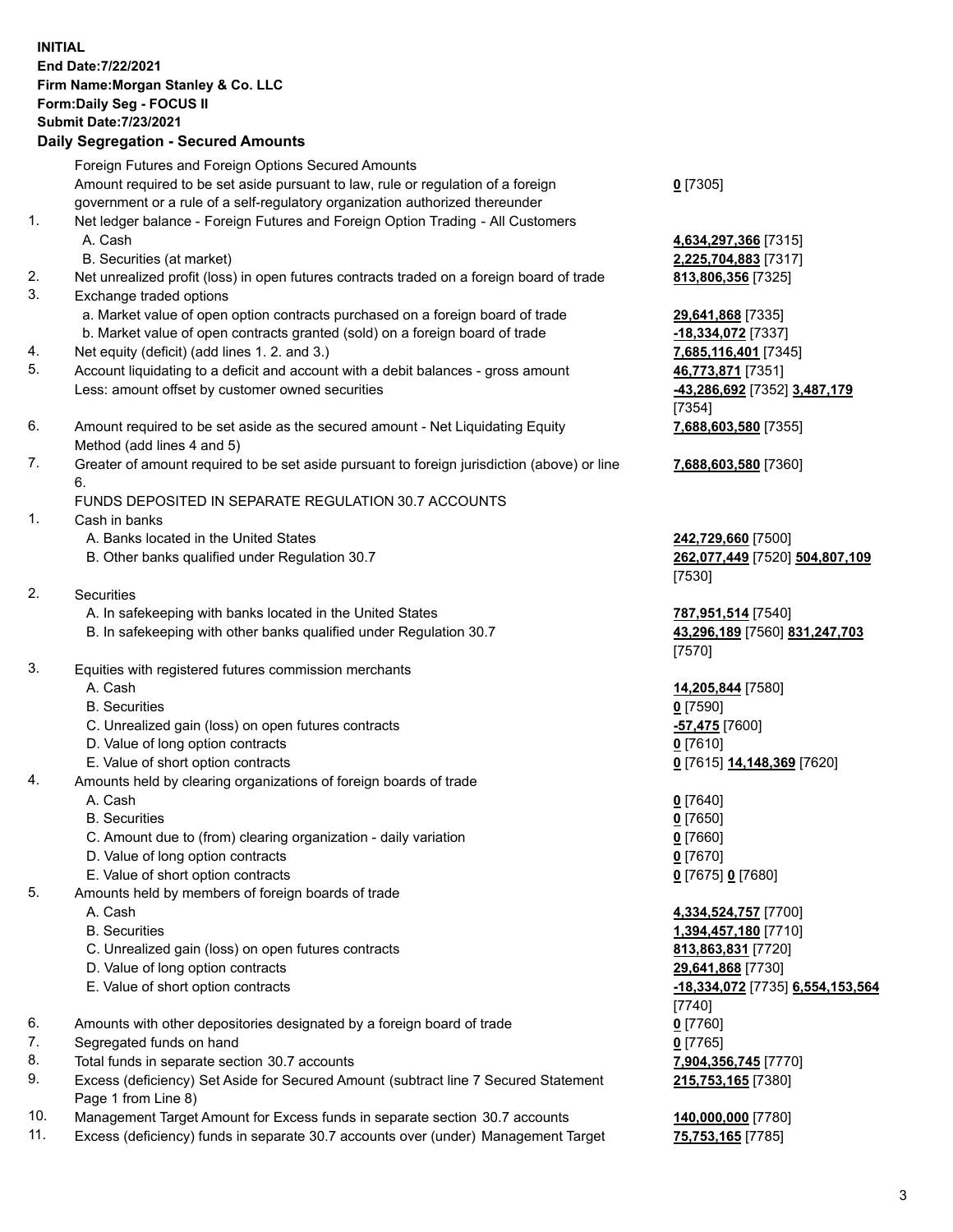**INITIAL End Date:7/22/2021 Firm Name:Morgan Stanley & Co. LLC Form:Daily Seg - FOCUS II Submit Date:7/23/2021 Daily Segregation - Segregation Statement** SEGREGATION REQUIREMENTS(Section 4d(2) of the CEAct) 1. Net ledger balance A. Cash **14,568,191,136** [7010] B. Securities (at market) **7,962,983,523** [7020] 2. Net unrealized profit (loss) in open futures contracts traded on a contract market **3,455,623,906** [7030] 3. Exchange traded options A. Add market value of open option contracts purchased on a contract market **1,083,476,291** [7032] B. Deduct market value of open option contracts granted (sold) on a contract market **-484,594,287** [7033] 4. Net equity (deficit) (add lines 1, 2 and 3) **26,585,680,569** [7040] 5. Accounts liquidating to a deficit and accounts with debit balances - gross amount **220,508,371** [7045] Less: amount offset by customer securities **-212,910,706** [7047] **7,597,665** [7050] 6. Amount required to be segregated (add lines 4 and 5) **26,593,278,234** [7060] FUNDS IN SEGREGATED ACCOUNTS 7. Deposited in segregated funds bank accounts A. Cash **3,167,067,174** [7070] B. Securities representing investments of customers' funds (at market) **0** [7080] C. Securities held for particular customers or option customers in lieu of cash (at market) **2,886,025,961** [7090] 8. Margins on deposit with derivatives clearing organizations of contract markets A. Cash **15,095,900,658** [7100] B. Securities representing investments of customers' funds (at market) **0** [7110] C. Securities held for particular customers or option customers in lieu of cash (at market) **4,663,718,607** [7120] 9. Net settlement from (to) derivatives clearing organizations of contract markets **143,867,621** [7130] 10. Exchange traded options A. Value of open long option contracts **1,083,476,291** [7132] B. Value of open short option contracts **-484,594,287** [7133] 11. Net equities with other FCMs A. Net liquidating equity **10,866,793** [7140] B. Securities representing investments of customers' funds (at market) **0** [7160] C. Securities held for particular customers or option customers in lieu of cash (at market) **0** [7170] 12. Segregated funds on hand **413,238,955** [7150] 13. Total amount in segregation (add lines 7 through 12) **26,979,567,773** [7180] 14. Excess (deficiency) funds in segregation (subtract line 6 from line 13) **386,289,539** [7190]

- 15. Management Target Amount for Excess funds in segregation **235,000,000** [7194]
- 16. Excess (deficiency) funds in segregation over (under) Management Target Amount Excess

**151,289,539** [7198]